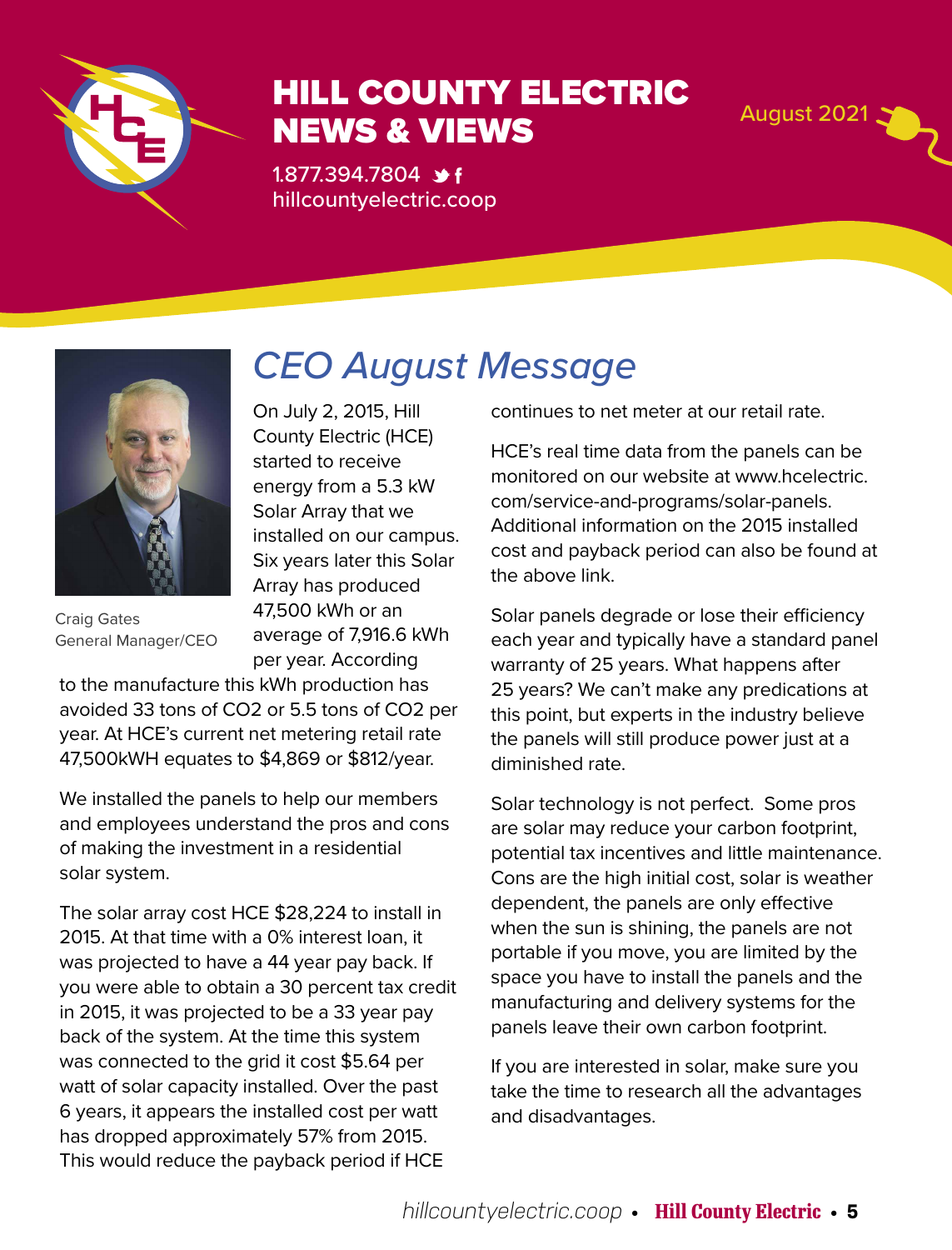## *HCE Safety Demonstration at Chester Farmer's Union Camp*

HCE linemen Josh, Jacob and Dakota spent time at the Chester Farmer's Union Camp in Chester educating campers on electrical safety. Part of HCE's commitment to keeping our community safe around electricity.



### **Energy Efficiency** Tip of the Month

When shopping for new light bulbs, know the difference between lumens and watts. Lumens measure the amount of light produced by the bulb. Watts measure energy consumption. Energy-saving LEDs come in a variety of colors and brightness levels and last 15-25 times longer than incandescent bulbs.

Source: energy.gov





# *HCE Happenings*

Last month, Hill County Electric (HCE) had approximately 467 account hours affected by outages. Of these hours:

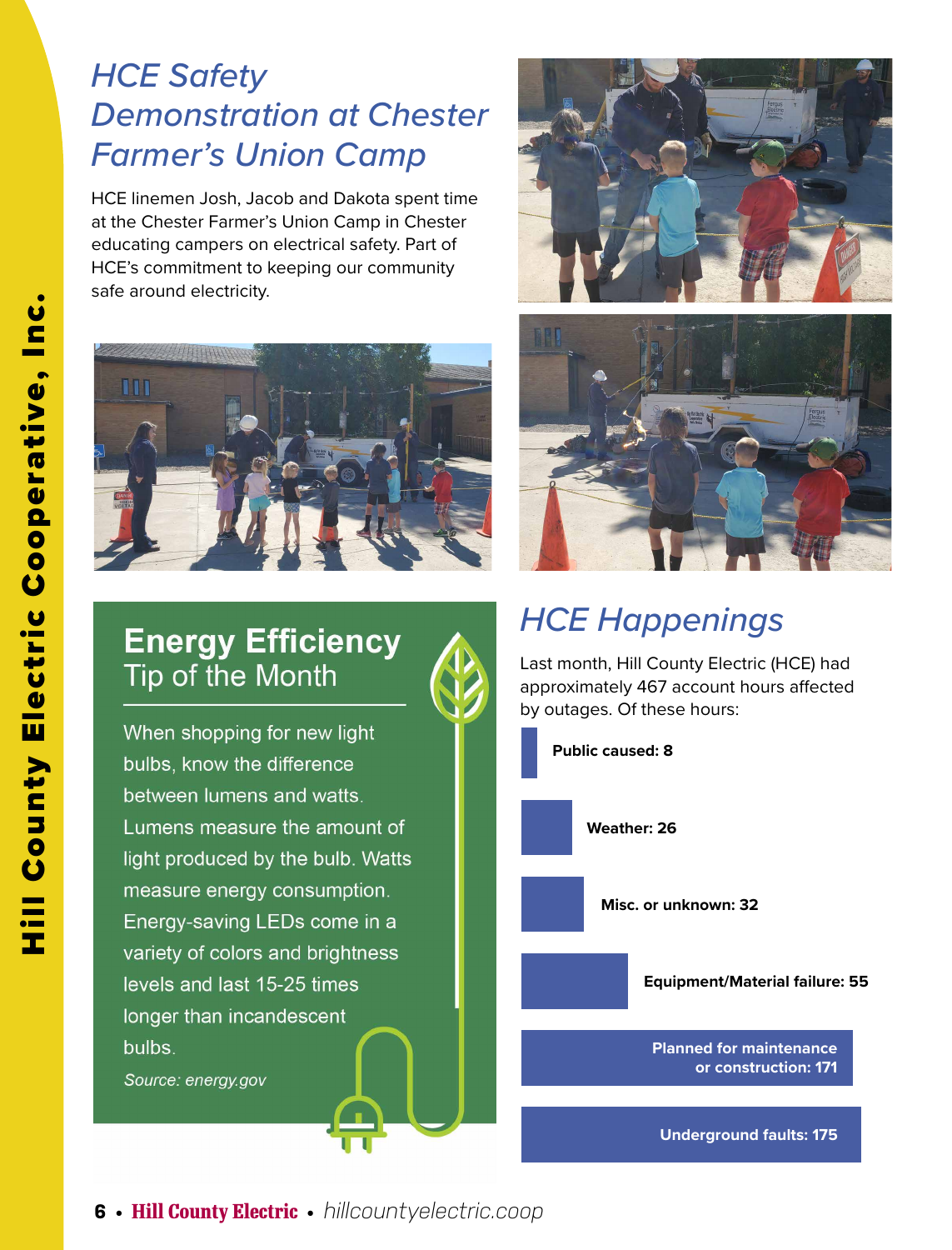# **HYDROPOWER WORD SCRAMBLE**

You know that it's never safe to mix water and electricity. But did you know that large amounts of flowing water can be used to create electricity? It's called hydropower, and it's made from the movement of water.



Read the facts about hydropower below, then unscramble each **bolded** word. Check your work in the answer key.



- **1. YROHD** means "water" in Greek.
- **2.** Water flowing down a **EVRRI** is used to spin large turbines that help make the hydroelectricity.
- **3.** When the turbines spin, a large **TROAEGREN** spins, which makes the electricity.
- **4.** The amount of water used to generate hydropower is controlled through use of large **MDAS**.
- **5.** Hydropower is a form of **ELNERAEWB** energy.

**MURMER KEY: I. HYDRO 2. RIVER 3. GENERATOR 4. DAMS. 5. RENEWABLE**